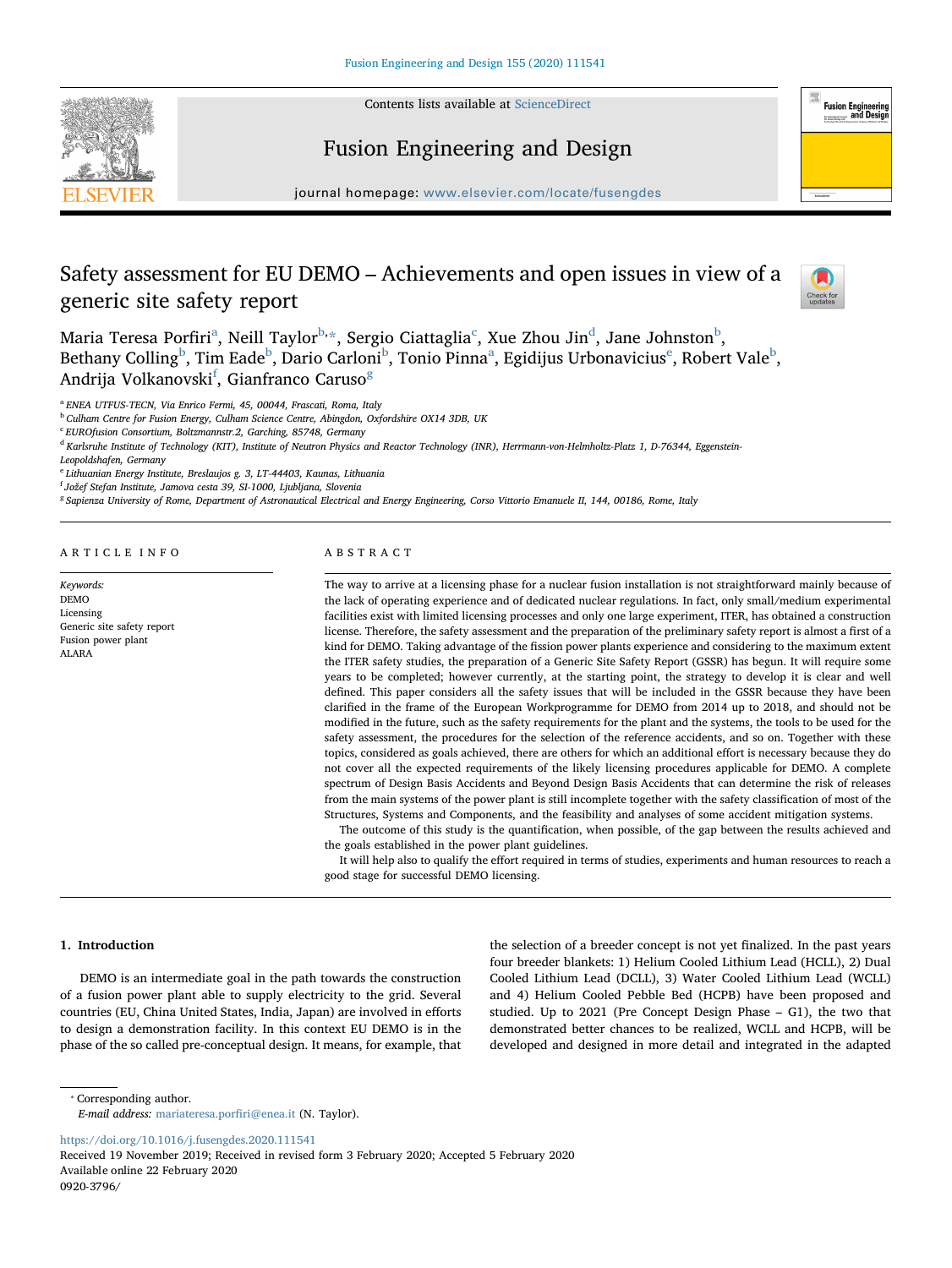primary heat transfer system (PHTS) coupled with the optimized balance of plant (BoP).

As for any nuclear new build, EU DEMO also needs the safety assessment in order to fulfil the licensing requirements. In this context an iterative process has been started to prepare a generic site safety report (GSSR), a basic document before the site selection for the construction. This will verify that the design of the fusion power plant meets all the safety principles and guidelines specifically outlined for the plant itself.

At the same time verification of the safety requirements for the DEMO systems and components will be carried out together and reported in the GSSR to avoid any conflict between design exigencies and safety rules.

The current status of the EU DEMO GSSR is documented in this paper.

The reference design is DEMO 2017: 2000 MW plasma power, 9 m major radius, aspect ratio 3.1 and pulse length 2 h.

The DEMO design is focused currently in the optimization of the BB performances and in the implementation of the limiters for FW protection.

#### 2. GSSR structure

Following DEMO features, the GSSR assigned in the frame of the Eurofusion Workprogramme, is structured in 11 volumes:

Volume 1 - Safety principles and approach. This includes safety objectives, principles and criteria.

Volume 2 - Overview of design and the safety features. This contains the description of the design features for the main DEMO systems that affect safety and have a potential environmental impact.

Volume 3 - Radiological and energy source terms. This collates the radioactive inventories, the origins and magnitude of energies available which could be released in off-normal situations that represent a risk for the workers, the population and the environment.

Volume 4 - Occupational safety. This refers to the systems that are the major contributors to occupational radiation exposure and strategies for minimizing them.

Volume 5 - Environmental impact of normal operation. This deals with the environmental impact of gaseous and liquid releases including those during routine maintenance.

Volume 6 - Accident sequence identification. This contains the description of systematic identification of initiating events and sequences (e.g. from Functional Failure Mode and Effects Analysis, FFMEA studies).

Volume 7 - Analysis of accident scenarios within design basis. This presents the details and results of analyses of all Design Basis Accidents (DBAs)

Volume 8 - Analysis of beyond design basis events. This contains the description and the evolution and results of analyses of all Beyond Design Basis Accidents (BDBA).

Volume 9 - Assessment of impact of external hazards. This describes the consequences of external events (e.g. seismic) and proposes solutions for their mitigation.

Volume 10 - Safety models and codes. This deals with the list of models and codes used in the safety analyses and the status of their validation.

Volume 11 - Strategies for reducing radioactive waste hazard. This contains the preliminary evaluation of radioactive waste arising from DEMO together with some selected approaches and techniques to reduce the radioactive waste burden.

#### 3. Achieved safety issues in GSSR

Among the achieved safety issues in EU DEMO it is possible to consider the topics treated in GSSR Volumes 1, 2, 6, 7, 8 and 10. They are discussed in more detail in this section.

The top-level Safety Objectives for DEMO are clearly stated (GSSR -

Vol. 1): protect workers, the public and the environment from harm assuring that the power plant has controlled and minimized radioactive inventories, that in case of accidents the radiological risk is minimized within the power plant limits and the waste burden is reduced as much as achievable. The no-evacuation criterion must be met in case of any accident, BDBAs included. In pursuing the above Objectives, use is made of well-established Safety Principles, in particular Defence in Depth, ALARA, and passive safety.

In order to ensure that the Safety Objectives are achieved, with the application of the Safety Principles, a set of Safety Requirements are elaborated, and set out in a Plant Safety Requirements Document (PSRD). Including shielding requirements. This document has its basis in IAEA [[1](#page-4-0)], EPA US [\[2\]](#page-4-1) and DOE [\[3\]](#page-4-2) standards for fusion. PSRD states also quantitative limits and targets that can be used as Safety Criteria to assess the extent to which objectives are being met.

Amongst the quantities for which quantitative limits and targets are to be set as the design and analyses progress there are:

- Personnel maximum individual dose, currently proposed at 20 mSv/ y and 100 mSv/5 years.
- Maximum collective dose for the facility (i.e. the sum of all personnel individual doses in the power plant). 700 p-mSv/y is proposed at this design stage.
- Maximum dose rates in different zones of the facility, according to a radiological zoning scheme. At present in the controlled zones they are: 25 μSv/h in green zones, 2 mSv/h in yellow zones, 100 mSv/h in orange zones, above 100 mSv/h in red zones.
- Maximum releases to the environment in one year, of radioactive material in gaseous and liquid form, during normal operation and maintenance. There is a requirement for potential releases to be demonstrated to be ALARA, however 50 μSv/year is identified as an equivalent maximum dose target for releases.
- Maximum predicted individual public dose resulting from an accident. An early dose (7-day uptake) of 50 mSv/event is assumed at the site boundary for the nearest resident population at 1 km, to meet the requirement for no evacuation. In case of DBA the objective dose is 5 mSv/event (1E-02÷1E-04 accident frequency), 10mSv/event early dose and 50 mSv/event chronic dose (1E- $04 \div 1E$ -06 accident frequency). Avoiding counter-measures is basic in this context.

The compliance of the design solutions of all the systems in the reactor with the safety requirements (GSSR Vol. 2) are verified and documented step by step according to the evolution of the project, by means of a systematic and exhaustive procedure through the verification of interfaces, fault conditions, status of safety important components and so on. Any design change request proposed by the design teams is implemented in the GSSR together with the safety implications.

The Functional Failure Mode and Effect Analysis (FFMEA) (GSSR Vol. 6) based on a top-down approach was selected as the reference method to identify accident initiators and related sequences. FFMEA is a suitable methodology when insufficient design detail is available to allow for more specific evaluation at component level later.

The FFMEA, an updating of [\[4\]](#page-4-3), performed for the DEMO plant identified 21 postulated initiating events (PIEs) as critical for the power plant and specifically

- 4 PIEs caused by a loss of flow (F)
- 1 PIE caused by a loss of heat sink (H)
- 9 PIEs caused by a loss of coolant (L)
- 5 PIEs caused by the tritium system failure (T)
- 2 PIEs caused by a loss of vacuum (V).

Accidents relating to the magnet system, maintenance procedures, hot cell system and fire and explosion occurrences, caused by  $H_2$  generation due to the reaction of water with tungsten or LiPb, will be added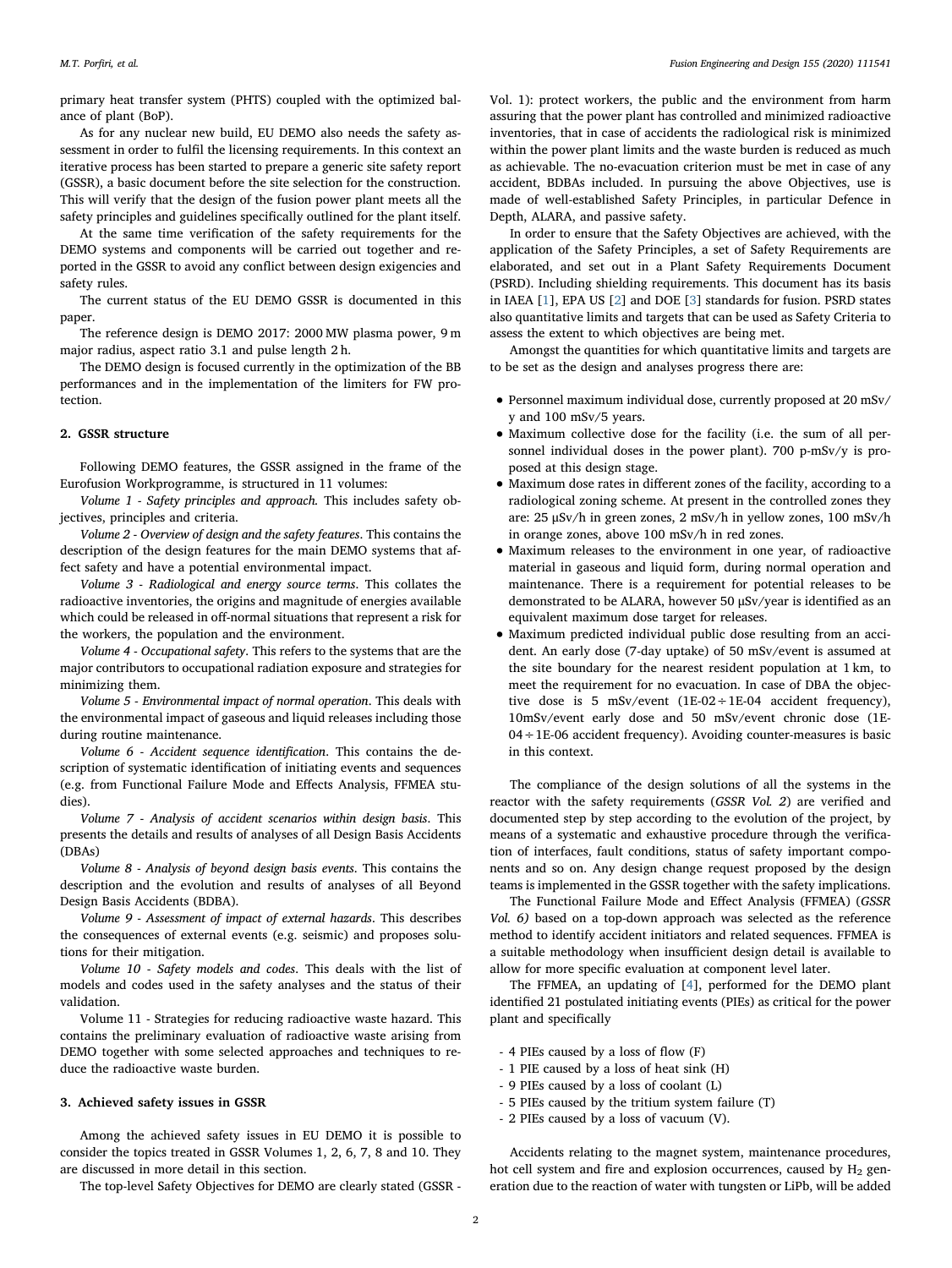<span id="page-2-0"></span>Table 1

Events analyzed.

| Category                  | Analysed event                                                                        | Important parameters                                                                                                                                                                                                                         | Important phenomena                                                                                                                                                                                                                                          |
|---------------------------|---------------------------------------------------------------------------------------|----------------------------------------------------------------------------------------------------------------------------------------------------------------------------------------------------------------------------------------------|--------------------------------------------------------------------------------------------------------------------------------------------------------------------------------------------------------------------------------------------------------------|
| <b>LOFA</b><br>In-BB LOCA | Station blackout -<br><b>HCPB</b><br>Station blackout -<br><b>WCLL</b><br><b>HCPB</b> | - He loop pressure, temperature, control<br>- Blanket pressure, temperature<br>- Water loop pressure, temperature, control<br>- Blanket pressure, temperature<br>- BZ pressure, temperature<br>- Purge gas (PG) system pressure, temperature | - Loss of cooling ability<br>- Heat up of the First Wall (FW) and Breeder Zone (BZ)<br>- Loss of cooling ability<br>- Heat up of the FW and BZ<br>- Effect of He discharge from loop into PG line<br>- Loss of cooling ability<br>- Heat up of the FW and BZ |
|                           | WCLL                                                                                  | - BZ pressure, temperature<br>- LiPb loop system pressure, temperature                                                                                                                                                                       | - Effect of water discharge from cooling loop into LiPb line and<br>LiPb-water reaction<br>- Heat up of the damaged module                                                                                                                                   |
| In-VV<br><b>LOCA</b>      | <b>HCPB</b>                                                                           | - FW cooling loop pressure, temperature<br>- Vacuum Vessel (VV) pressure, temperature<br>- Vacuum Vessel Pressure Suppression System (VVPSS)<br>pressure, temperature                                                                        | - Effect of He discharge from loop in VV<br>- Loss of cooling ability<br>- Heat up of the damaged module<br>- Source terms trapping in VVPSS                                                                                                                 |
|                           | <b>WCLL</b>                                                                           | - FW cooling loop pressure, temperature<br>- VV pressure, temperature<br>- VVPSS pressure, temperature                                                                                                                                       | - Effect of water discharge from loop into VV<br>$- H2$ production of Tungsten-water reaction<br>- Heat up of the damaged module<br>- Source terms trapping in VVPSS                                                                                         |
| Ex-vessel LOCA            | <b>HCPB</b>                                                                           | - Tokamak Cooling Room (TCR) pressure, temperature<br>- FW temperature                                                                                                                                                                       | - Effect of discharge of He from loops into TCR<br>- Loss of cooling ability<br>- Heat up of the FW and BZ                                                                                                                                                   |
|                           | <b>WCLL</b>                                                                           | - TCR pressure, temperature<br>- FW, BZ temperatures                                                                                                                                                                                         | - Effect of discharge of water from loops into TCR<br>- Loss of cooling ability<br>- Heat up of the FW and BZ                                                                                                                                                |
| Plasma Events             | Plasma Thermal<br>Ouench                                                              | - Plasma disruption energy and deposition time                                                                                                                                                                                               | - FW temperature and failure criteria                                                                                                                                                                                                                        |

in the future to this first PIE selection.

The FFMEA will be complemented by the FMEA when DEMO design at component level will be available together with the HAZOP analysis approach to identify fault sequences. The combination of small incidents leading to critical consequences will be assessed as well.

The full spectrum of the accident analyses (GSSR Vol. 7&8) identified by the FFMEA have not yet been completed. The selection of the accident analyses followed, at first, the criterion to support the DEMO design. Then the breeder blanket accidents (in-box LOCA), in-vessel LOCA, ex-vessel LOCA, loss of flow accidents, plasma events have been analyzed up to now ([Table 1](#page-2-0)) for the two concepts WCLL and HCPB.

Results of the accident analyses performed are shown in detail in [[5](#page-4-4)] and [[6](#page-4-5)] for WCLL and in [[7](#page-4-6)] for HCPB. Others will be published in the future. Among the main outcomes obtained there is the demonstration that the maximum pressure during an in-VV LOCA DBA is well below the VV design pressure (200 kPa) if it is supported by a suitable vacuum vessel suppression system (VVPSS).

In the WCLL concept the isolation valves must be foreseen because only one loop cools all the First Wall segments.

Also the effectiveness of event mitigation by means of the VVPSS without the need of isolation valves for HCPB and with the intervention of the isolation valves for WCLL was shown for BDBA ex-vessel LOCA.

A screening of 30 safety codes, able to perform the analyses necessary for the assessment (GSSR Vol.10) in the frame of nuclear fusion has been performed highlighting the application field, the validation and verification status and the requirements for further improvements.

## 4. Open safety issues in GSSR

Open safety issues identified in the GSSR that require further consideration relate to the source terms (GSSR Vol. 3), the occupational safety (GSSR Vol. 4), the environmental impact of normal operation (GSSR Vol. 5), the external hazards (GSSR Vol. 9) and the waste assessments (GSSR Vol. 11).

The distribution of the source terms (GSSR Vol. 3) such as tritium (T), dust (APs) and activation corrosion products (ACPs) inside the power plant is well known because they are located mainly inside the vacuum vessel (T, APs), in the breeder blanket (T, ACPs), in the cooling loops (T, ACPs) and in the tritium building (T). The inventories themselves are quite complex to define with sufficient accuracy at the present time. The typical phenomena inducing source term production and deposition such as the plasma sputtering on the PFCs, the T diffusion in the depth of the material and its release during baking or the corrosion of the cooling pipes have different features in comparison with those monitored in existing experimental machines (JET, ASDEX, DIII-D etc.).

Direct extrapolation of the experimental data is not appropriate and a tentative scaling from ITER data [\[8\]](#page-4-7) resulted in a large range of uncertainties. A new assessment is in progress [[9](#page-4-8)] to link experimental data with plasma-wall interaction and tritium behavior modeling. The scope is to verify whether some of the conservatism adopted in [\[10](#page-4-9)] and used in [\[8\]](#page-4-7) have to be reduced.

For occupational safety assessment (GSSR Vol.4) the problem is related to the lack of definition of the maintenance procedures and the lack of dose rates around main components and systems. Provisionally an approach that defines the most demanding systems from the maintenance point of view is adopted and a first occupational radiation exposure (ORE) evaluation has been done. This first step is necessary to focus attention on the optimization of the procedures and of the design also from the maintenance point of view. Further assessments will be carried out as the design progresses and the radiation fields in the zones affected by maintenance will be available, as well as when the needs for remote maintenance will be defined.

The first ORE evaluation has been performed for the PHTS and energy storage systems (ESS) of the two BB concepts [\(Table 2\)](#page-2-1), using a parametric dose rate in the green zones affected by the maintenance.

The two systems give a significant contribution to the collective dose because the target for the entire EU DEMO is 700 p-mSv/year,

<span id="page-2-1"></span>

| Table 2                      |  |
|------------------------------|--|
| Collective dose in PHTS&ESS. |  |

| BB Model    | Collective dose (p-mSv/year)        |                                    |
|-------------|-------------------------------------|------------------------------------|
| <b>HCPB</b> | $10 \mu Sv/hr$ in green zone<br>433 | $5 \mu Sv/hr$ in green zone<br>242 |
| WCLL.       | $25 \mu Sv/hr$ in green zone<br>255 | 10 μSv/hr in green zone<br>152     |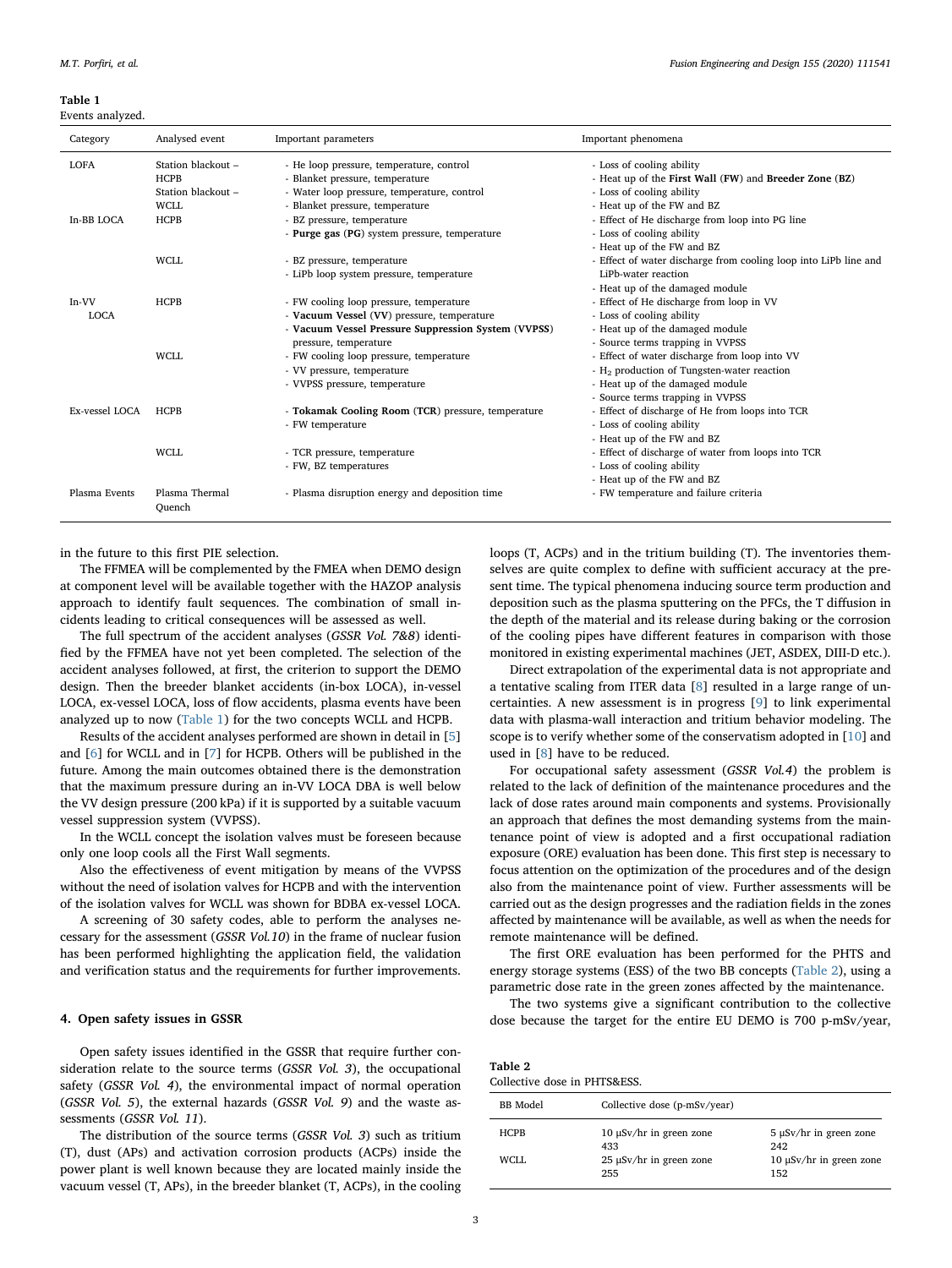average overall several years. Optimization, reduction of hands on activities and use of remote handling as an alternative will be the goal to minimize exposure and stay below the limits established.

The environmental impact of normal operation (NO) (GSSR Vol. 5) is dependent on the source term inventories that are under evaluation (GSSR vol. 3), the pathways they follow in the plant and the release fraction typical of the components through which the source terms pass. In addition the design of the lay-out of the plant, still in the preliminary phase, affects the type and quantity of the releases in NO. As a consequence the definition of the environmental impact of normal operation is still far from completion.

The accident analyses due to external hazards (GSSR Vol. 9) have not been started currently but one case is foreseen to be studied before the EU DEMO Gate Review (November 2020), during which the continuation of the project will be decided by the European Commission. The relevant external hazards that commonly refer to extreme environmental conditions, seismic, flooding, aircraft crash and site-specific events such as explosions represent the spectrum of the external hazards to be faced. The selection of the case to assess first will be carried out including a combination with internal hazards, for example earthquake + vertical plasma displacement + fire, to avoid what occurred in Fukushima, as suggested by a Design Review of the WPSAE work, recently.

The waste management strategy (GSSR Vol.11) is the last open issue because the replacement policy of the components is not yet fully defined. As a consequence, the waste streams expected and methods to store the waste is premature.

The virtual cycle of the waste management [\(Fig. 1\)](#page-3-0) must foresee several steps in which the detritiation, reuse and recycling have to be optimized through applying a waste hierarchy of preferential options. In this context techniques for detritiation, smelting [[11\]](#page-4-10), chlorination and decarburization [[12\]](#page-4-11) have been investigated [[13\]](#page-4-12) together with processes to reduce as much as possible the impurities in the pre-use materials, being, in most cases, the causes of the higher activation.

Following an effective recycling treatment, the vast majority of materials would not require long-term disposal in a geological repository. For the components requiring disposal, long lived radionuclides would be removed where possible. As a first evaluation utilizing neutronics studies out of 484−560 tonnes of beryllium, around 3−4 kg represents the mass of the most harmful radionuclides; for tungsten, where 1960 tonnes will be used, around 59 tonnes will represent long-lived radionuclides.

The difference in the amount of disposed material is due to the origin of radionuclides because tungsten itself will create harmful transmutation products whereas beryllium's radionuclides arise from impurities (uranium, cobalt).

Recycling is not envisioned for lead and disposal would be the final route for the majority of PbLi. During DEMO's lifetime, an estimated 30,000 tonnes of lead will be used for the HCLL concept, compared to a maximum of 210 tonnes of lithium.

<span id="page-3-0"></span>

# 5. Plan for GSSR completion

The EU DEMO project is ongoing and GSSR is following and revealing the key issues of the reactor in respect of safety. The plan for the completion of the safety report has to fulfil all the missing data and the pending accident analyses as described in §3 and solve the challenges highlighted in §4.

Together with the research of suitable solutions for outstanding technical problems (e.g. waste management), the retrieval of data arising from the experience and knowledge of the other DEMO working groups, such as the materials or the plasma-wall interaction teams is essential to build a coherent data base for source terms definition.

In parallel an R&D program is outlined dealing with

- the explosion risk due to possible chemical reactions and  $H_2$  production by means of dedicated experiments,
- the dust and tritium inventory control inside the VV by means of the development of diagnostic and monitoring equipment,
- the implementation of codes for the modeling of the activated corrosion products in the PbLi circuits.

In addition, and as a consequence of the new approach to the risk management of all industrial plants, the issue of security has to be addressed and placed side by side with the nuclear safety.

#### 6. Conclusions

An ambitious program for the safety of fusion power plants is to realize a machine that is suitable not only to produce energy and fuel to be burnt in the plant itself, but also to reach the highest safety standards. This means that the reliability of the plant has to provide stable energy production where the need for normal maintenance required infrequently, the risk of accident reduced to the minimum achievable, and the dose to the workers low enough to be comparable with the existing nuclear power plants and lower if achievable. It must be possible for the radioactive waste to be placed in low or intermediate level storage in small amounts, and for the most part of it to be reused and recycled.

The safety analysis, in this frame, has the duty to verify that the solutions proposed for:

- reducing the activation of the material,
- increasing the strength of the components,
- minimizing the complexity of the machine,
- optimizing the maintenance activities and reducing them,
- improving the confinement systems,
- implementing the remote maintenance

are adequate to avoid incident and accident conditions, and to reduce as much as reasonably achievable the doses to workers, the population and the environment in any case.

The Generic Site Safety Report (GSSR) has a role to demonstrate that all the goals can be achieved with significant margins.

A robust R&D program will accompany the GSSR evolution for the following years, dealing with the pending issues.

In the meantime, a high-level approach for the fusion power plant security will be outlined to complement the safety assessment.

### CRediT authorship contribution statement

Maria Teresa Porfiri: Conceptualization, Writing - review & editing. Neill Taylor: Supervision, Methodology. Sergio Ciattaglia: Supervision. Xue Zhou Jin: Conceptualization, Investigation, Formal analysis. Jane Johnston: Conceptualization, Investigation. Bethany Colling: Validation. Tim Eade: Validation. Dario Carloni: Fig. 1. Waste management: steps from dismantling to disposal. Conceptualization. Tonio Pinna: Conceptualization, Formal analysis.